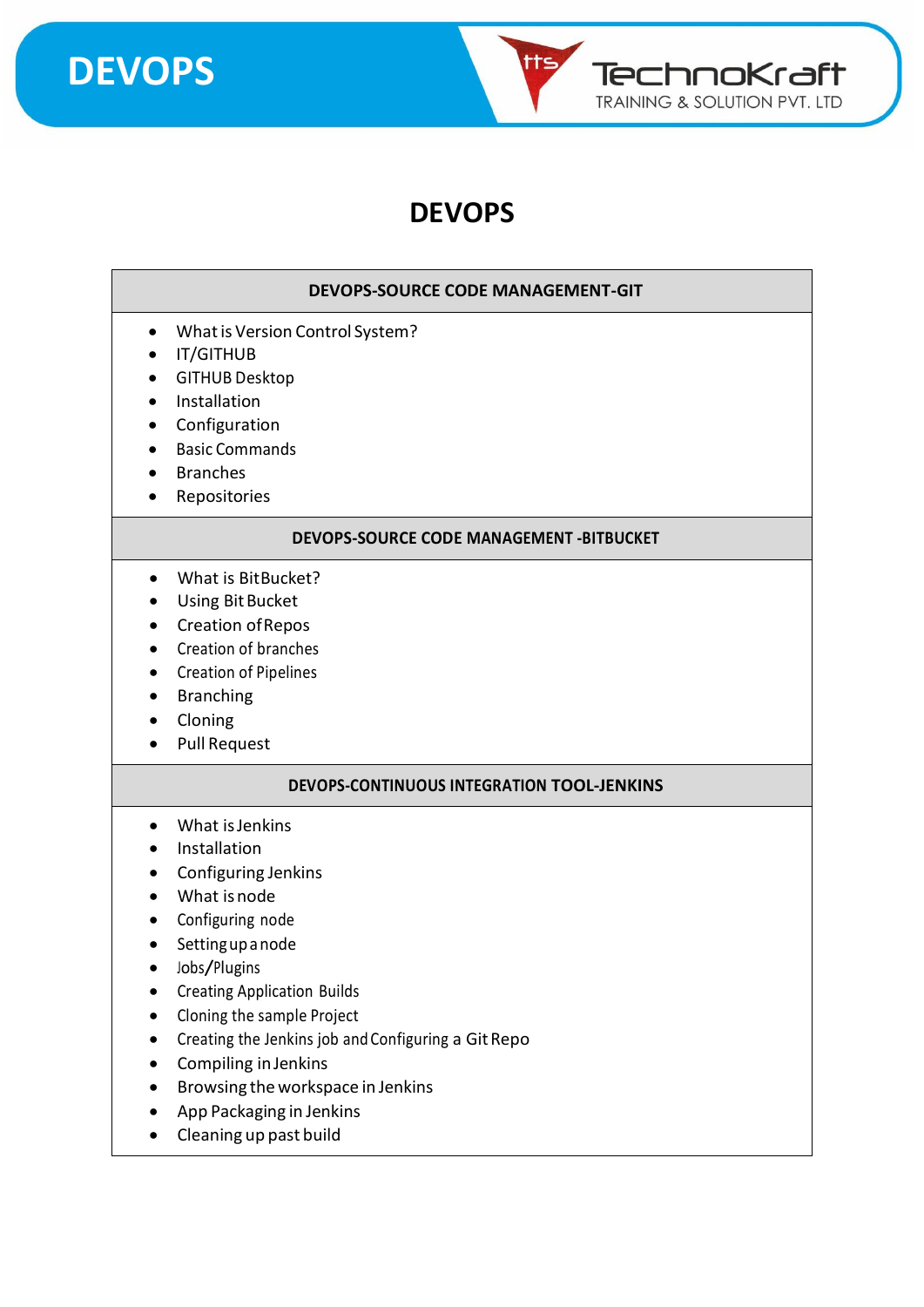

#### **DEVOPS-SOURCE CODE MANAGEMENT -SOURCE TREE**

TechnoKraft **TRAINING & SOLUTION PVT. LTD** 

- What isSourceTree?
- Use cases of SourceTree
- How to Use SourceTree
- Cloning
- Pull Request

#### **DEVOPS-MIDDLEWARE TIER- APACHE TOMCAT**

- What is Apache Tomcat?
- Installation,Setupand configuration
- Running ApacheTomcat
- JenkinsIntegration ofApache Tomcat

#### **DEVOPS-SOURCE CODE MANAGEMENT -AWS CODE COMMIT**

- What is AWS Code Commit?
- UsingAWS Code Commit?
- CreationofIAMCodeCommit Users
- SSH/HTTPS usage
- Code CommitClone/Push

#### **DEVOPS-ARTIFACTORY-JFROG ARTIFICATORY**

- What isArtifactory
- Use Cases
- Install Artifactory
- Setup Artifactory
- Using Artifactory

#### **DEVOPS-BUILD MANAGEMENT- MAVEN**

- Automated BuildProcess
- Maven
- Maven Structure
- Maven Dependencies
- Maven Repositories
- Maven Plugins
- Integrated Maven Build

#### **DEVOPS-IMAGE BUILDING TOOL –PACKER**

- What isPacker?
- Why do we use Packer?
- How to Install Packer?
- Running Packerto create AWS AMI Images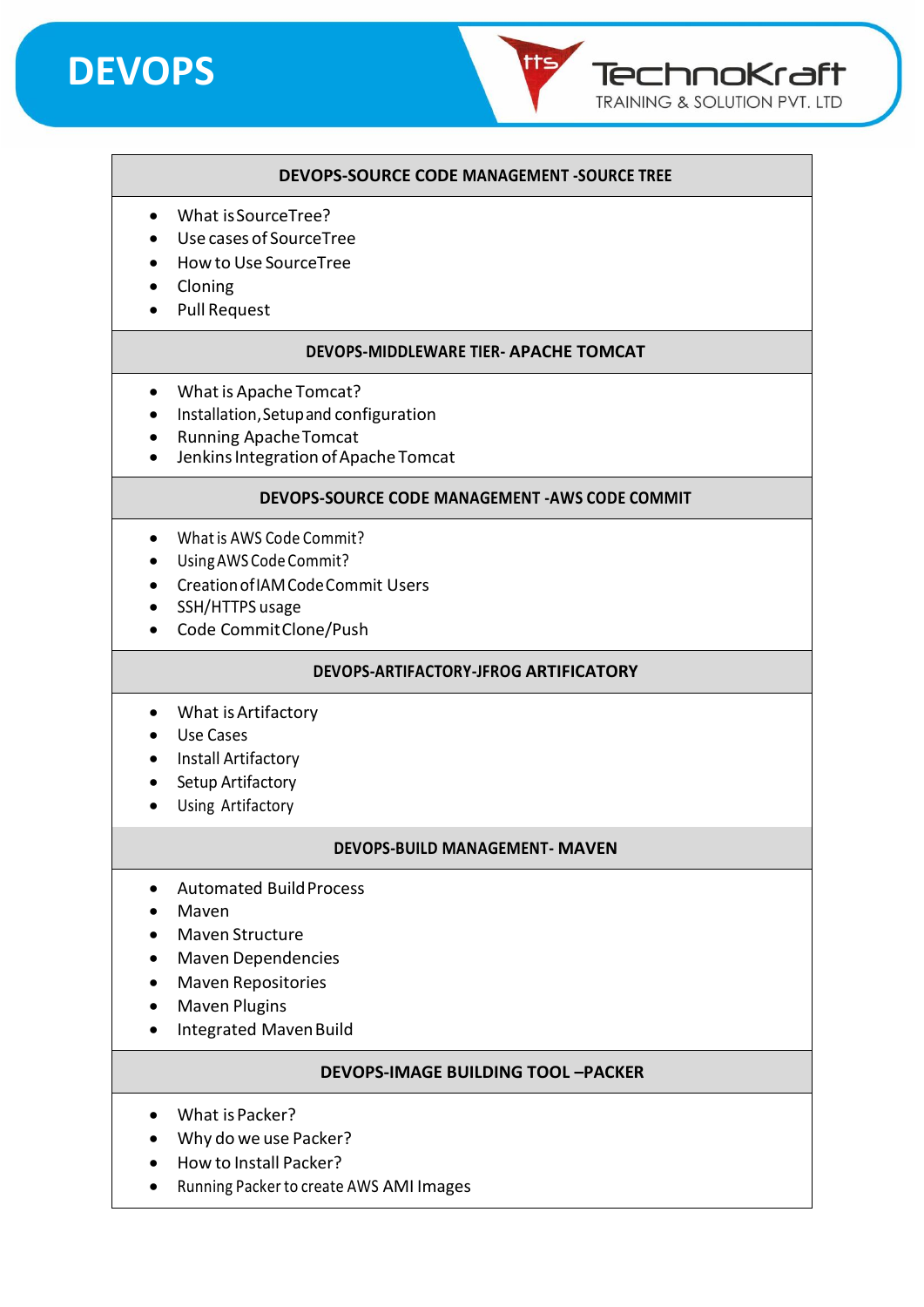

#### **DEVOPS-BUILD MANAGEMENT- AWS CODEBUILD**

TechnoKraft **TRAINING & SOLUTION PVT. LTD** 

- What is AWS Build?
- Using AWS Code Build?
- Creation of project using Code Build

#### **DEVOPS-PROVISIONING TOOL- TERRAFORM**

- Use Cases
- InstallTerraform
- Using Terraform
- Launching infra using Terraform
- Creating and Destroying Infra

#### **DEVOPS-CONFIGURATION MANAGEMENT TOOL-CHEF**

- What isChef?
- Chef Server
- Chef Workstation
- Chef-Repo
- Chef-Client
- Server and Nodes
- What is Cookbook
- What isKnife?
- Roles
- **Bootstrapping of Nodes**
- Role
- Extending Chef
- Knife plugins

#### **DEVOPS-INFRASTRUCTURE AS CODE- AWS CLOUDFORMATION**

- What is CloudFormation
- Using CloudFormation
- Stack/Template
- Cloud FormationSummary

#### **DEVOPS-PAAS-AWS ELASTIC BEANSTALK**

- What is Elastic Beanstalk
- Using ElasticBeanstalk
- Environment Provisioning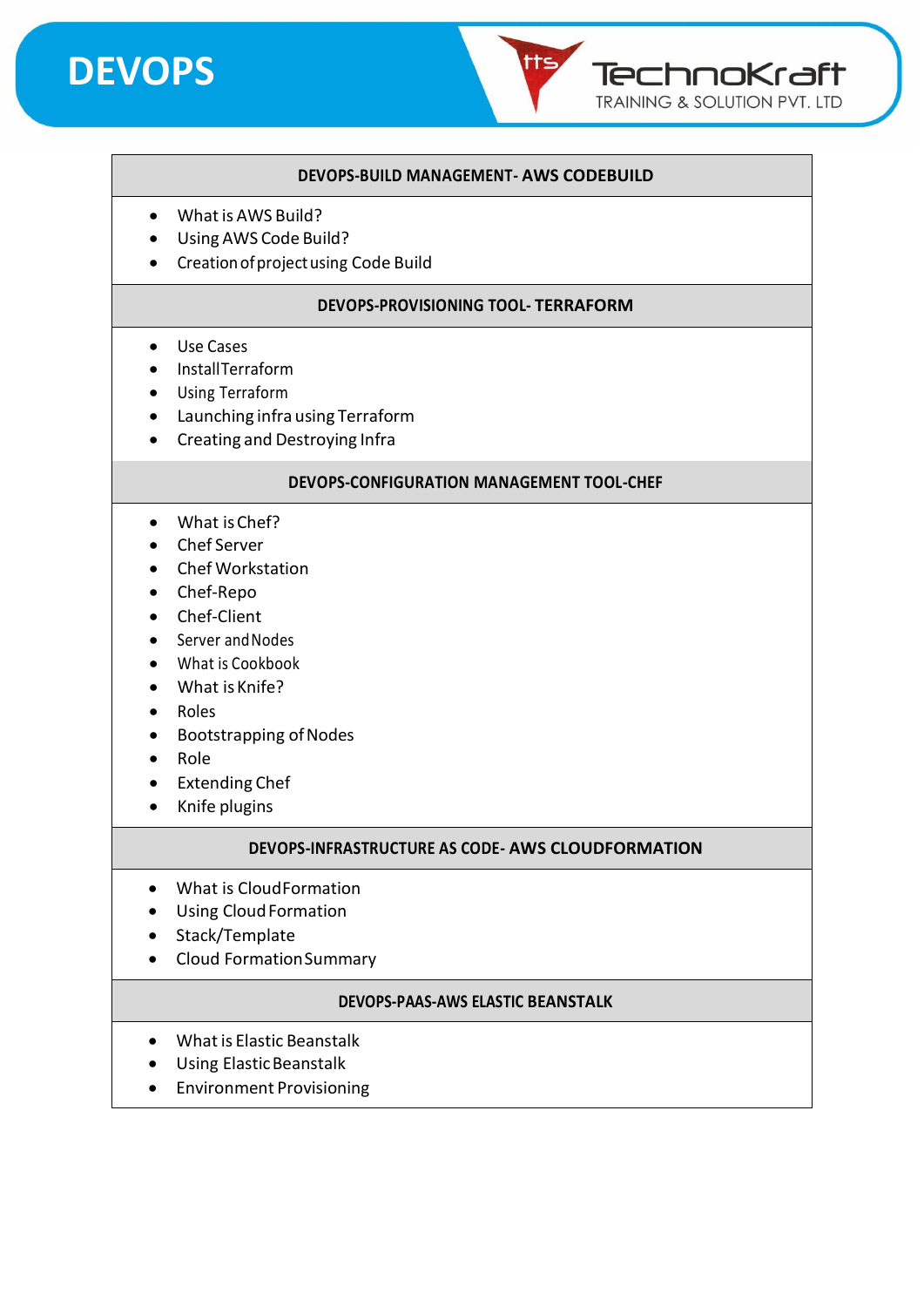

#### **DEVOPS-CONFIGURATION MANAGEMENT TOOL-ANSIBLE**

TechnoKraft **TRAINING & SOLUTION PVT. LTD** 

- Introduction toAnsible
- Installing Ansible
- Testing with First Ansible
- Ansible Configuration Basics
- Plays&Playbooks' basics
- Basic Play book
- Advance Playbookusage

#### **DEVOPS-CI/CDWITHAWSCODE DEPLOY &CODE PIPELINE**

- IntroductiontoAWSCodeDeploy
- Components to AWS Code Deploy
- AppSpec FileConfiguration
- Deployment Using Code Deploy
- What is CodePipeline?
- Use cases of Code Pipeline?
- Configuring Test Builds
- Performing test Builds
- Pushing App to Production

#### **AWS LAMBDA**

- Introduction to AWS Lambda
- Benefits for using AWS Lambda
- Lambda Functions
- Lambda Triggers

#### **DEVOPS-CONTAINERIZATION- DOCKER**

- What is Docker
- Installing Docker on Windows, Linux
- Docker Pull, Build, Run
- Working withimages
- Container Lifecycle
- Dockerfile
- Pushing App to GitHub
- Configuring TestBuilds

#### **SERVERLESS COMPUTING WITH AWSLAMBDA**

- Introduction to Serverless Computing
- Serverless withAWS Lambda
- Real Timeapplications withAWS Lambda
- Howto trigger LambdawithS3Bucket?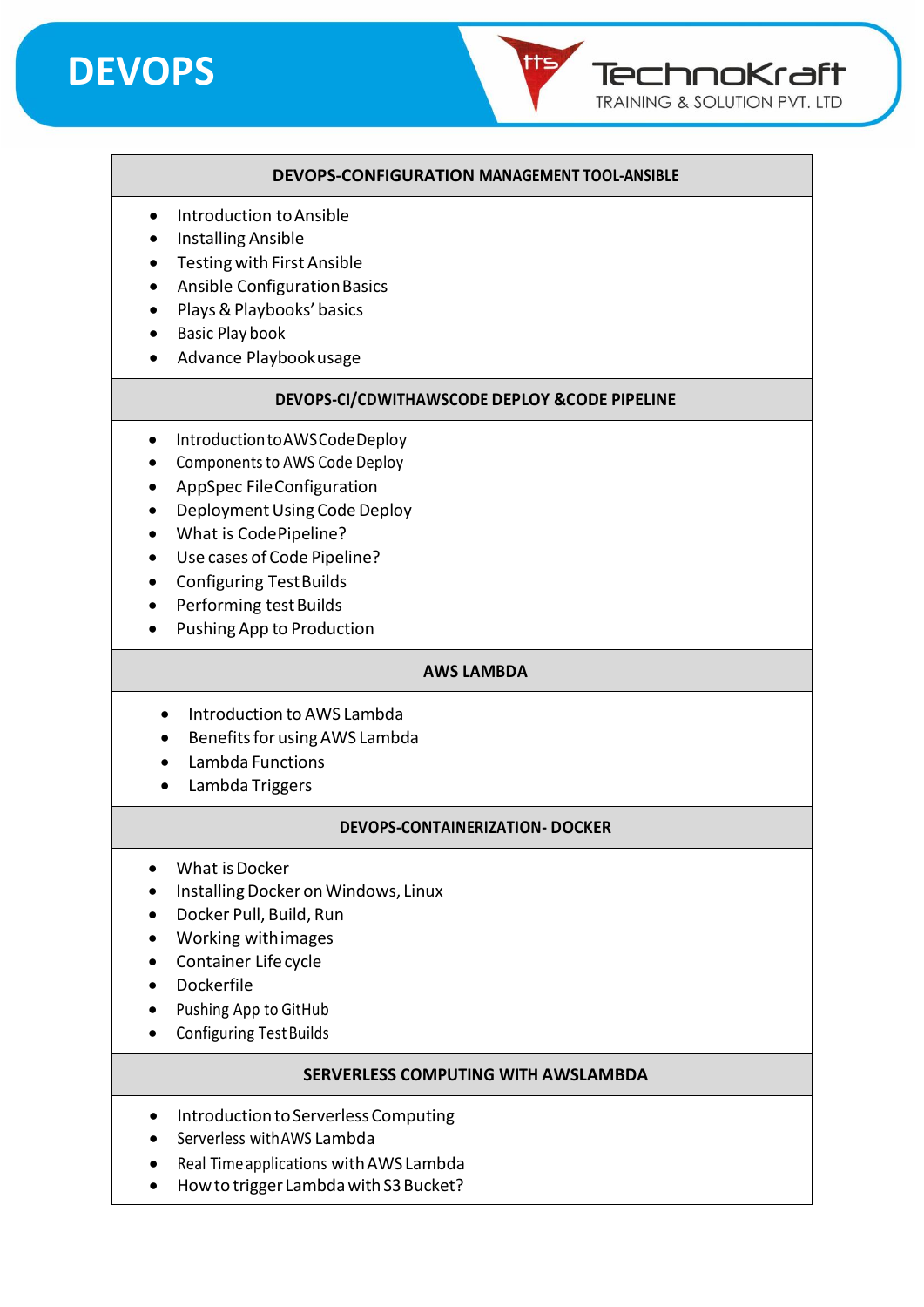

#### **DEVOPS-CONTAINER ORCHESTRATION-KUBERNETES**

tts

TechnoKraft TRAINING & SOLUTION PVT. LTD

- What is Kubernetes?
- Kubernetes Architecture
- Nodes
- Pods
- Services and Deployment
- Installation of Kops, Kubectl
- PushingApptoKubernetes Cluster

#### **DEVOPS-CONTINUOUS CODE INSPECTION-SONARQUBE**

- What isSonarQube?
- HowtouseSonarQube?
- Installation on SonarQube?

\_\_\_\_\_\_\_\_\_\_\_\_\_\_\_\_\_\_\_\_\_\_